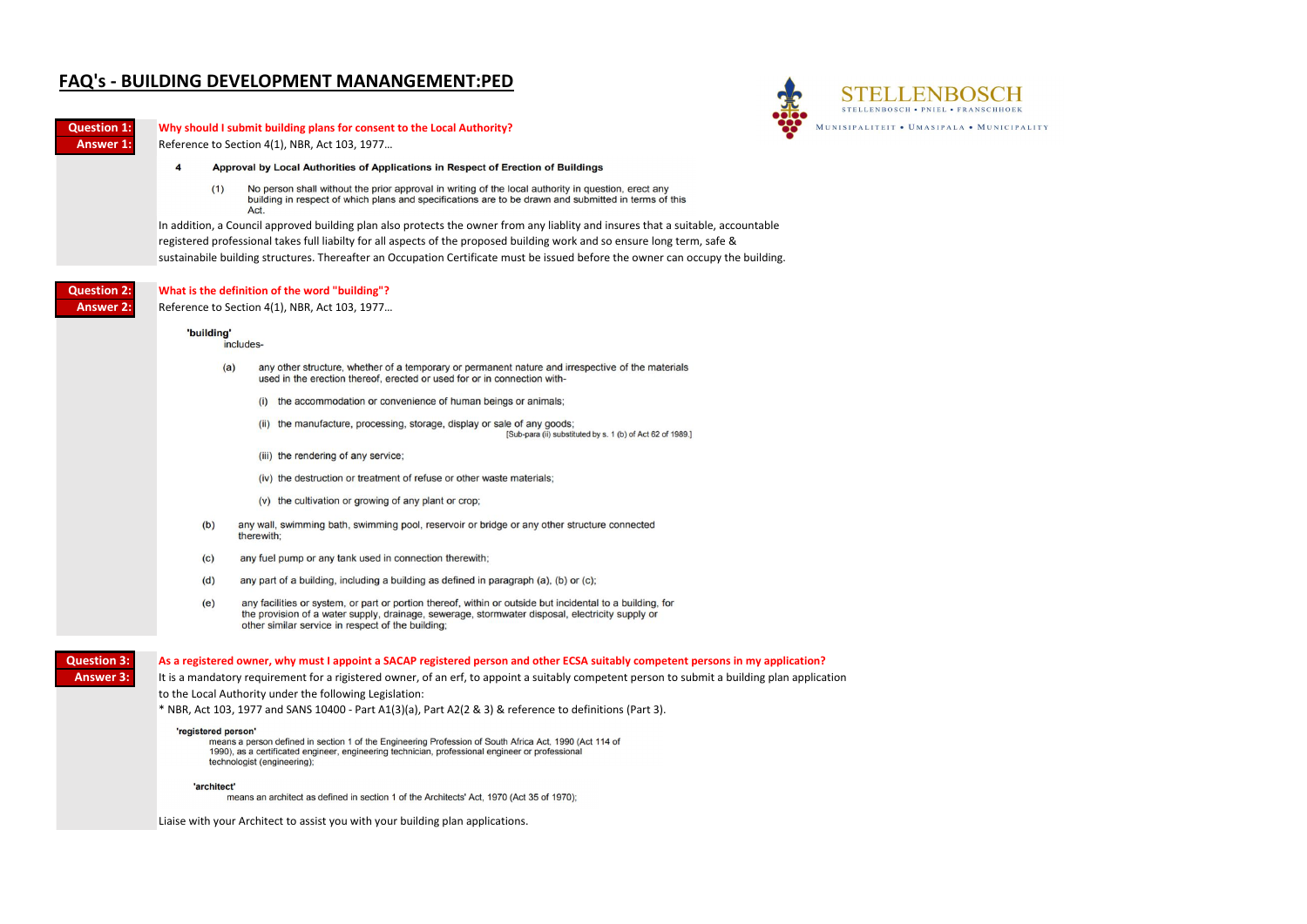| <b>Question 4:</b><br><b>Answer 4:</b> | Do I need to submit a building plan application for "minor building work" as defined in Part A (page 17-18), SANS 10400?<br>Yes, a registered owner must submit a minor work building plan application for written consent to the Local Authority in terms of s4(1), NBR,<br>Act 103, 1977, unless any minor building work is exempted in terms of s(A2)(aa)(i-iii), NBR. However<br>PLEASE NOTE: The BCO (in terms of (3)(a), NBR) highly recomends that any minor building work be submitted as a standard building plan<br>application due to the sensitivity of the WC024 area, its heritage resources and any other applicable legislation it might trigger.                                                                                                                                                                                                                                                                                                                                               |  |  |
|----------------------------------------|-----------------------------------------------------------------------------------------------------------------------------------------------------------------------------------------------------------------------------------------------------------------------------------------------------------------------------------------------------------------------------------------------------------------------------------------------------------------------------------------------------------------------------------------------------------------------------------------------------------------------------------------------------------------------------------------------------------------------------------------------------------------------------------------------------------------------------------------------------------------------------------------------------------------------------------------------------------------------------------------------------------------|--|--|
| <b>Question 5:</b><br><b>Answer 5:</b> | How long does it take to consider a building plan application?<br>In terms of s(7), NBR<br>Provided that the local authority shall grant or refuse, as the case may be, its approval in respect<br>of any application where the architectural area of the building to which the application relates is<br>less than 500 square metres, within a period of 30 days after receipt of the application and, where<br>the architectural area of such building is 500 square metres or larger, within a period of 60 days<br>after receipt of the application.<br>PLEASE NOTE: This legislative process applies to NEW and REVISED building plan applications on verification of Payment by our Finance<br>department.<br>Ensure that all other pre-approval application (LUM, HWC permits, etc.) have been finalized before submitting a building plan application to<br>the Local Authority for approval. See new application form for more information and declaration. Liaise with your Architect in this regard. |  |  |
| <b>Question 6:</b><br><b>Answer 6:</b> | How do I submit a building plan application to the Local Authority in terms of s4(1), NBR?<br>First appoint a registered SACAP person/s (https://www.sacapsa.com) to assist you with you building plan application, fully complete the<br>application forms (2 pages) and request your Architect to submit it via the AFLA portal as following link:<br>https://citymaps.stellenbosch.gov.za/aflaportal/home<br>For more information regarding upload difficulties contact: Mduduzi.Nhleko@stellenbosch.gov.za OR call 083 278 9316/(021) 808 8658                                                                                                                                                                                                                                                                                                                                                                                                                                                              |  |  |
| <b>Question 7:</b><br><b>Answer 7:</b> | Where can I find building application forms and any other application forms?<br>All application form can be downloaded from the Stellenbosch Municipality website, under the documentation tab.<br>https://stellenbosch.gov.za/planning<br>The following forms are available for download (PDF format):<br>* Building Plan Application form (2 pages) - Sections: A-E<br>* Complaint form (in terms of the NBR and SANS 10400)<br>* Building Inspection form - Mandatory Scheduled inspection: A - C<br>* Application to obtain existing approved building plans.<br>* Building inspector areas in the WC024 juridiction area and contact details.<br>* SOP_How does the building plan application process work?<br>and much more.                                                                                                                                                                                                                                                                              |  |  |
| <b>Question 8:</b><br><b>Answer 8:</b> | Who is the building inspector in my area and how do I request a building inspection?<br>Refer to Question 7See Building inspector areas in the WC024 juridiction area and contact details. Follow the instruction on the Building<br>inspection form. Note that there are specific lead times (minimum 2 working days) to take into consideration before a site inspection can be<br>scheduled. Please ensure that an approved Local Authority building plan is available on site as required by A2(5), NBR. Best time to call<br>building inspectors office contact numbers is from 8-10am (Monday -Friday)<br>A building inspection request (Building inspection form) must be emailed (in writing) to the building inspector as required by s A22, NBR.                                                                                                                                                                                                                                                      |  |  |
| <b>Question 9:</b><br><b>Answer 9:</b> | If I have tried to phone a BDM staff member numerous time with no response. What do I do next?<br>All BDM contact details have been published on the ST website. It should be noted that our building inspectors are out on site most of the<br>day and therefore an email would be appreciated to keep in touch with you and to schedule a formal site inspection. Please allow 24 hrs for<br>a building inspector to answer your email. Best time to call building inspectors office contact numbers is from 8-10am (Monday -Friday).<br>Thereafter you may WhatsApp the BDM Manager: Marco Fouche @ 062 054 0727.                                                                                                                                                                                                                                                                                                                                                                                            |  |  |